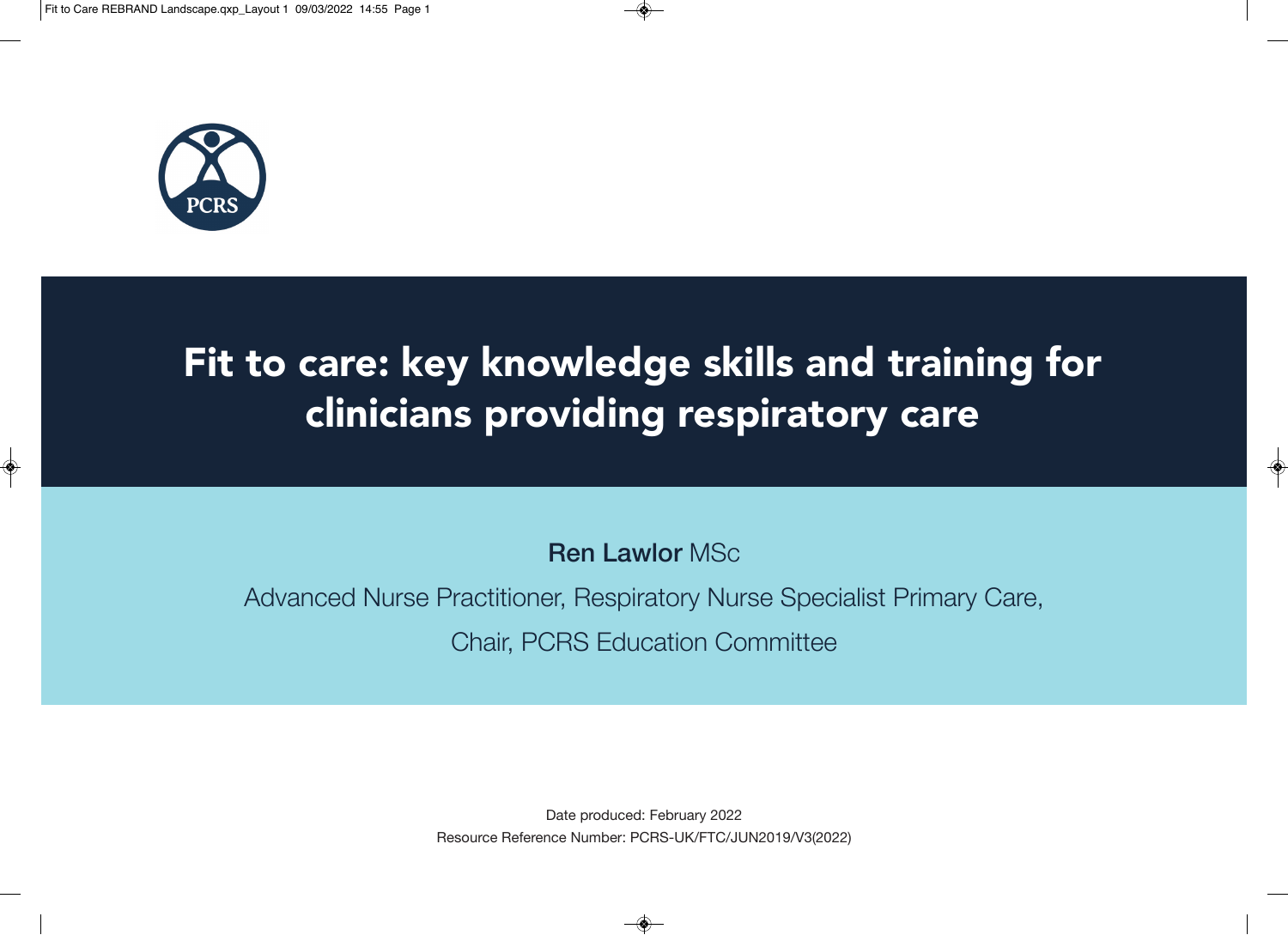#### **Original Contributors:**

**Steve Holmes**, PCRS Education Committee, GP and Trainer Shepton Mallet, Associate Dean, Primary Care Education Severn, Health Education England

**Sally King PCRS-UK Education Committee,** Respiratory Physiotherapist, Service Development **Manager** 

**Debbie Roots** PCRS-UK Service Development Committee, Cardiorespiratory Nurse Consultant

**Laura Rush** PCRS-UK Education Committee, Lead Respiratory Practice Nurse and Independent Respiratory Trainer

**Carol Stonham** PCRS-UK Nurse Lead, Senior Nurse Practitioner - Respiratory for Gloucestershire CCG

**Sanjay Tanna** PCRS-UK Service Development Committee, Clinical Practice Pharmacist

#### **Editors:**

**Steve Holmes** EdPCRS Education Committee, GP and Trainer Shepton Mallet, Associate Dean, Primary Care Education Severn, Health Education England

**Carol Stonham** PCRS-UK Nurse Lead, Senior Nurse Practitioner - Respiratory for NHS Gloucestershire CCG

Acknowledgements: This document has been developed using the original PCRS-UK '*Skills for Delivering High Quality Respiratory Care by Nurses in Primary Car*e' (McArthur *et al*, 2007, revised 2015)

# **Introduction**

People living with respiratory disease require a significant amount of support, guidance and intervention to manage their condition effectively. These interventions should be delivered by clinicians with an appropriate level of expertise in this field. There is currently variation in the standard of respiratory care provided to patients, demonstrated by national reports such as the National Review of Asthma Deaths (NRAD)<sup>1</sup> and the National Asthma and COPD Audit (NACAP).<sup>2</sup> This variation is affected not only by the services patients are engaged with/referred to but also the level of training, education and experience of the clinicians responsible for the provision of such care.

We recognise that, although there are respiratory specialists working within the UK who have taken a clear focus on respiratory disease, there is a wider community of practitioners who work as generalists but are still heavily involved in the day-to-day management of this patient group. The COVID-19 pandemic has seen primary care take an increased role in vaccination, breathlessness assessment and support for people living with post COVID syndromes that include respiratory symptoms, and may benefit from some therapies usually associated with chronic respiratory disease.

The aim of this document is to provide guidance for commissioners and clinicians about the skills, knowledge and training required by healthcare professionals working with patients with a respiratory condition in a primary or community care setting including:

- How to use national evidence-based quidance
- To aid healthcare professionals to assess their own competence to deliver care, and identify and seek appropriate training and ongoing professional development
- To provide a reference for service managers to ensure the provision of appropriate educational support programmes for healthcare professionals. Such programmes should support ongoing professional development, appraisal, revalidation and training to facilitate the delivery of high quality respiratory care, staff retention and also support employee satisfaction.
- To ensure all healthcare professionals have an accountability framework and feel assured that they are trained to provide such care to a given standard, thereby reducing variation in care and ensuring patients can expect high-quality evidence-based respiratory care irrespective of who is delivering such care or where in the community that care is being provided.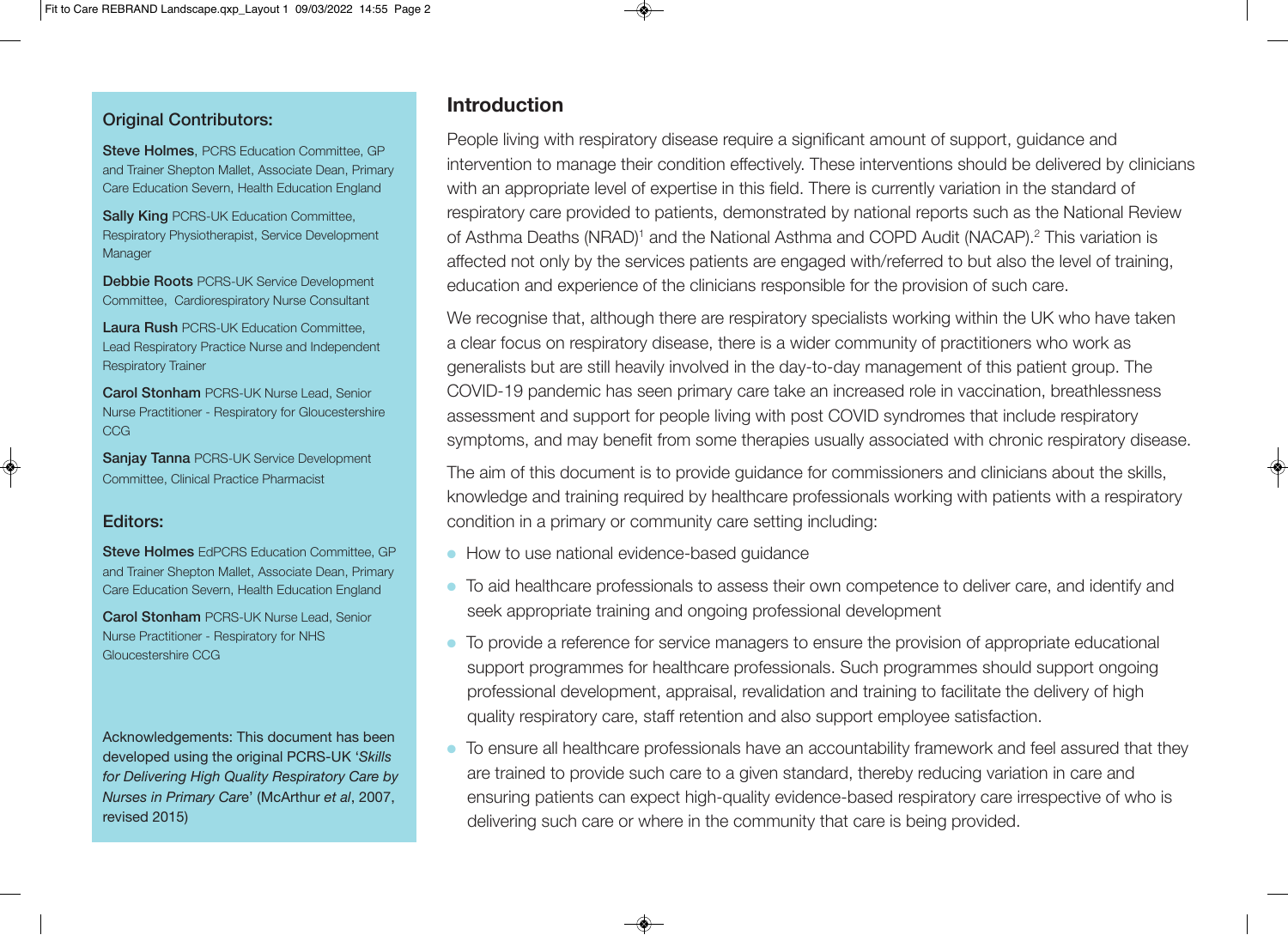**This document has been prepared using standard, advanced and expert levels reflecting the different roles of healthcare professionals within the environment in which they work irrespective of their professional discipline. The document applies equally to doctors, nurses, pharmacists, physiotherapists and other allied healthcare professionals involved in the care of people with respiratory conditions.** 

# **Delegation and Supervision**

As this diversity of healthcare professionals continues to grow in within primary care, it is essential that those who have responsibility for the delegation and supervision of tasks have sufficient knowledge and expertise to do so safely. Clinical supervision is recognised as a professional skill that requires training and CPD. The skills of supervision are often easier for clinicians in your own professional speciality but with many other disciplines working in primary care good supervision requires an understanding of the training and skills of other professional groups as well as understanding the experience that each individual brings. It is easy, but dangerous to assume that clinicians have all been trained in and think in similar ways.

This multi-disciplinary approach to the provision of patient centred care requires any person acting as a clinical supervisor to have a knowledge of the clinician that they intend to support and delegate to. This includes understanding their normal working practice, competency and skill level. It also requires a responsibility of a more senior clinician to oversee, support and provide regular review to ensure all clinicians involved in delegation and supervision maintain their own competence and skills as part of their mandatory appraisal and revalidation.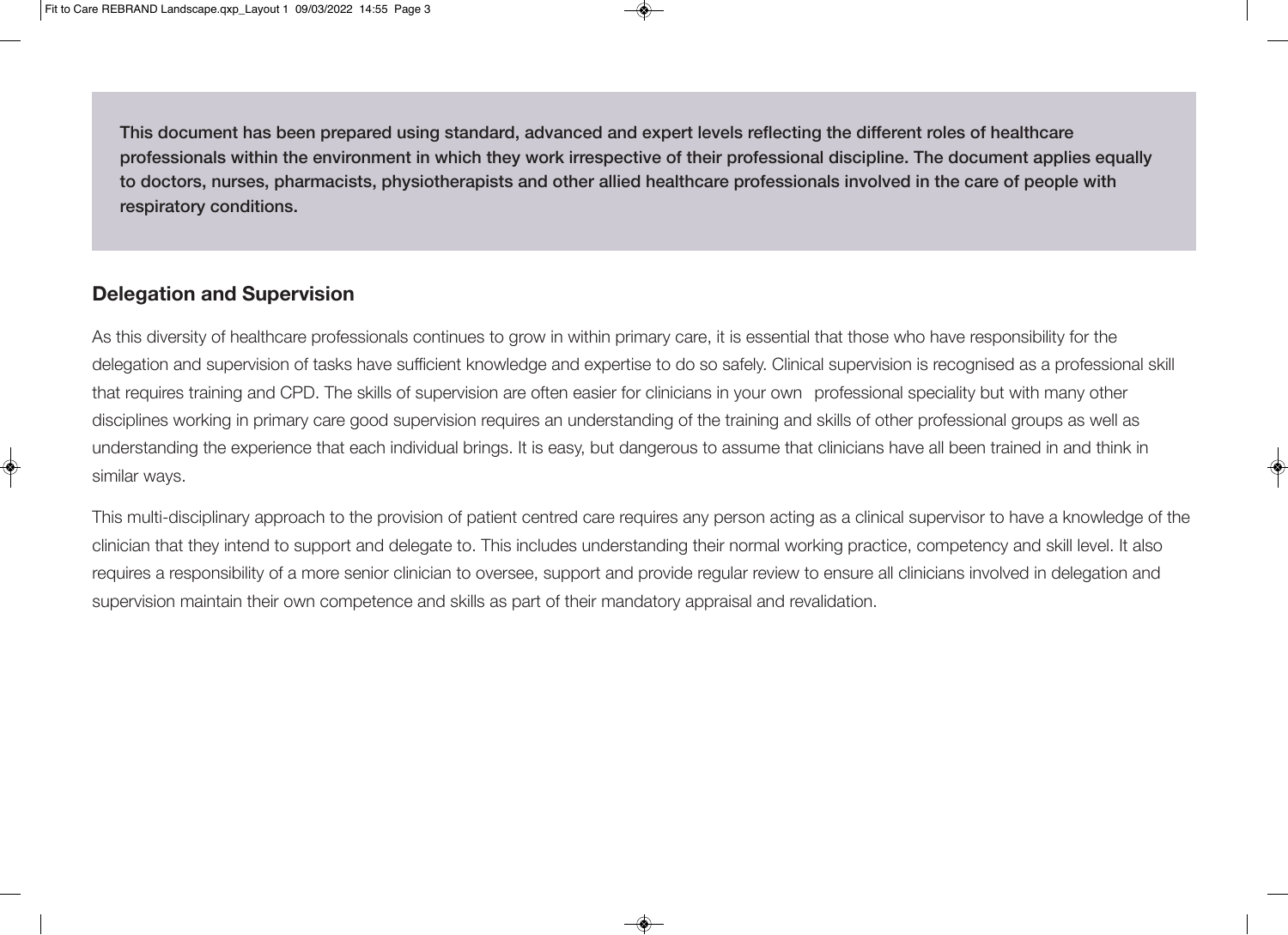# **Key knowledge and skills required for clinicians providing standard respiratory care**

### **Definition of level**

For clinicians working with patients with accurately diagnosed chronic respiratory disease or those working as generalists who are in a position to opportunistically consider an underlying or undiagnosed respiratory condition.

## **Key considerations**

A recognition of one's own limitations and competencies is paramount and clinicians require access to an experienced mentor for advice and/or ongoing supervision and reflective learning.

Clinicians should regularly source training updates and consider a reflective CPD journal using real case studies. These can be discussed during clinical supervision to support safe practice and be part of a professional revalidation process where necessary.

Clinicians remain accountable for their own practice and to their regulating body and must work to local and national protocols and guidelines.

## **Desirable skills, knowledge and training**

- Completion of or working towards completion of respiratory assessment module/s, for example:
	- o Diploma module in asthma
	- o Diploma module in COPD
	- o Module in current respiratory related vaccination
	- o Diploma module in child and young persons asthma care
	- o Remote consultation methods
	- o NCSCT Training and Assessment Programme for Smoking Cessation or equivalent (https://www.ncsct.co.uk/)
	- o ARTP spirometry certification +/- CYP component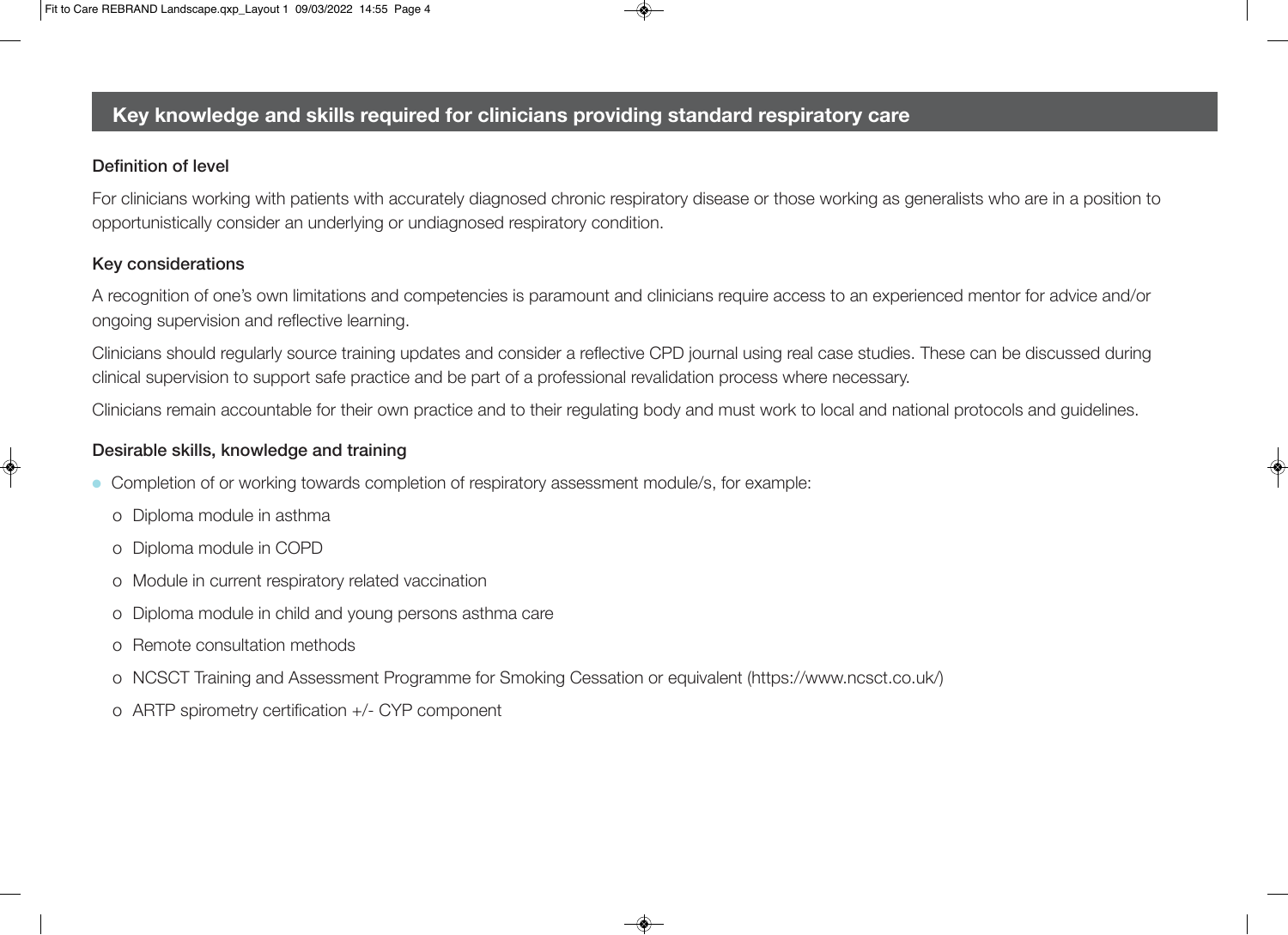## **Skills**

- Accurately record clinical data and understand its significance, for example:
	- o Heart rate and rhythm, respiratory rate, pulse oximetry, peak flow rate, blood pressure, carbon monoxide level
	- o Scoring tools: RCP three questions/ACT questionnaire, CAT score, MRC Breathlessness Scale
	- o Mental health scoring tools
- Inhaler and NRT delivery techniques
- In person and remote consultation skills including basic behaviour change interventions e.g. Very Brief Advice and motivational interviewing
- $\bullet$  Be able to communicate how we breathe in health and when unwell and teach simple techniques about how to breathe better

## **Knowledge**

- Good understanding of respiratory anatomy and function
- Good understanding of more common respiratory pathophysiology e.g. asthma and COPD
- Knowledge and understanding of commonly used respiratory medications including indications, safety and optimal dosing
- Knowledge and understanding of non-pharmacological interventions such as weight management, physical activity and psychological interventions
- Knowledge and understanding of the holistic approach to the management of long-term conditions and their impact on physical and mental well being and the supportive role of the healthcare professional
- $\bullet$  Familiar with local, national and, where relevant, international guidelines for management of asthma and COPD

# **Training**

- Clinicians working at this level should have basic training in how to conduct a respiratory review in a well-managed patient living with a respiratory disease
- Local NHS approved training/ in-house training with a suitably qualified professional with an expertise in the field of respiratory care as a precursor to formal diploma level or similar
- Ongoing clinical supervision with a qualified mentor working at an advanced or expert level in the field of respiratory care
- Completion of NCSCT online module 1
- Completion of a respiratory vaccination module
- Completion of an inhaler technique module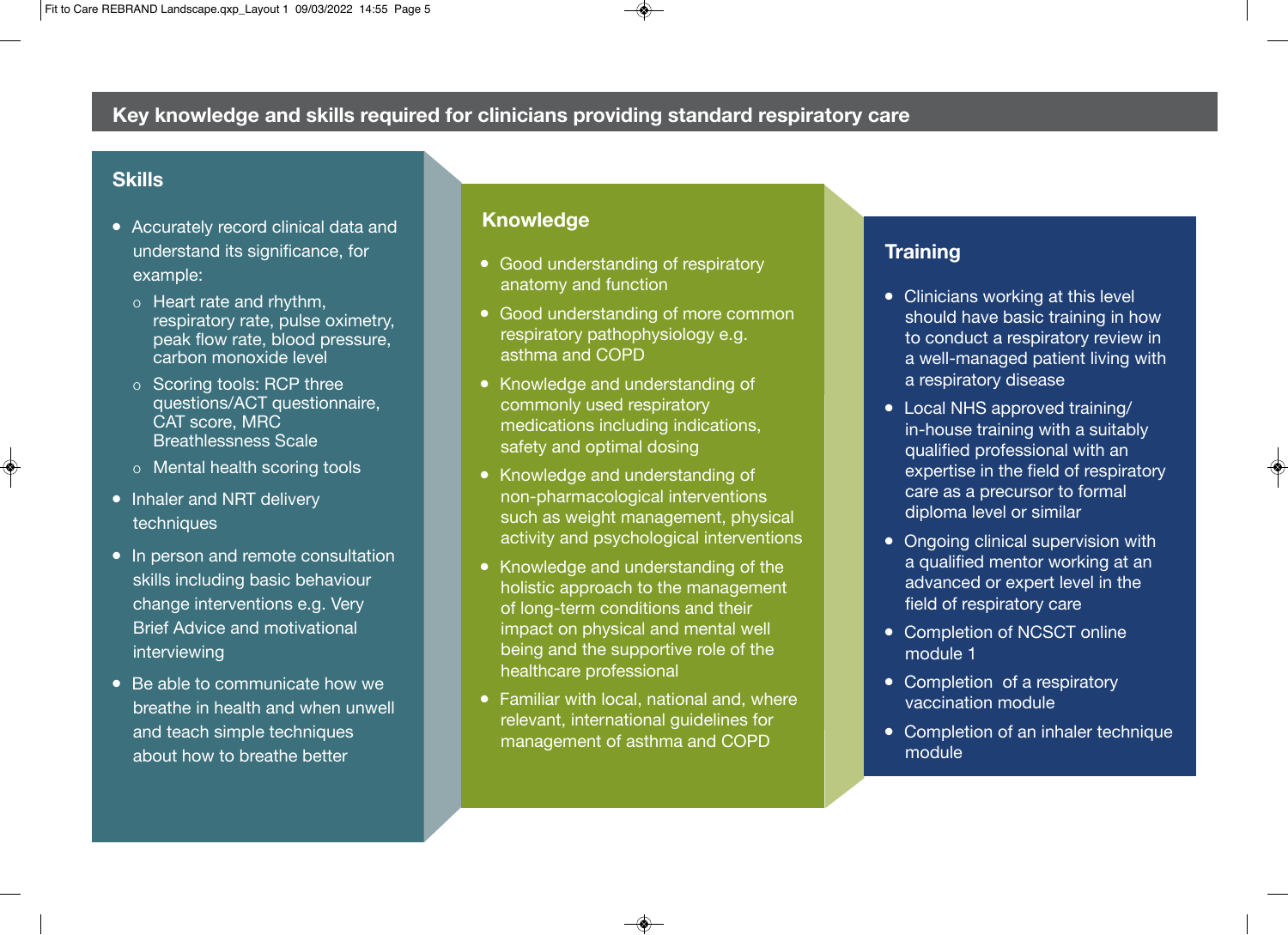# **Key knowledge and skills required for clinicians providing advanced respiratory care**

### **Definition of level**

Individuals will be able to work autonomously with patients living with respiratory disease (e.g. running chronic respiratory clinics). This includes – but is not limited to – responsibility for assessing, treating, reviewing and providing ongoing management and support including treating tobacco dependency (with support/supervision where necessary).

These clinicians have the ability to diagnose or question a current diagnosis in someone who:

- $\bullet$  presents with respiratory symptoms
- Present with symptoms or treatment responses inconsistent with current diagnosis
- <sup>l</sup> Can recognise, assess and recommend treatment for acute exacerbation or change in status of chronic respiratory diseases

### **Key considerations**

Clinicians working at this level should be competent in the criteria expected for standard level, plus:

• Advanced clinicians are expected to act as the role model in a team and, as such, provide education and clinical advice to colleagues responsible for the care of patients living with respiratory conditions.

#### **Desirable skills, knowledge and training**

- Degree level module in acute and chronic respiratory assessment and/or conditions such as COPD and asthma and acute respiratory infection (including COVID-19) or acute breathlessness
- Clinical examination skills including percussion and auscultation
- Understanding of possible differential diagnoses for respiratory symptoms such as acute and chronic breathlessness, wheeze and cough (e.g. heart failure, gastric reflux, anaemia)
- Nationally recognised spirometry certificate (minimum in performing test and referring to qualified mentor for interpretation)
- Able to mentor and advise clinicians providing standard levels of respiratory care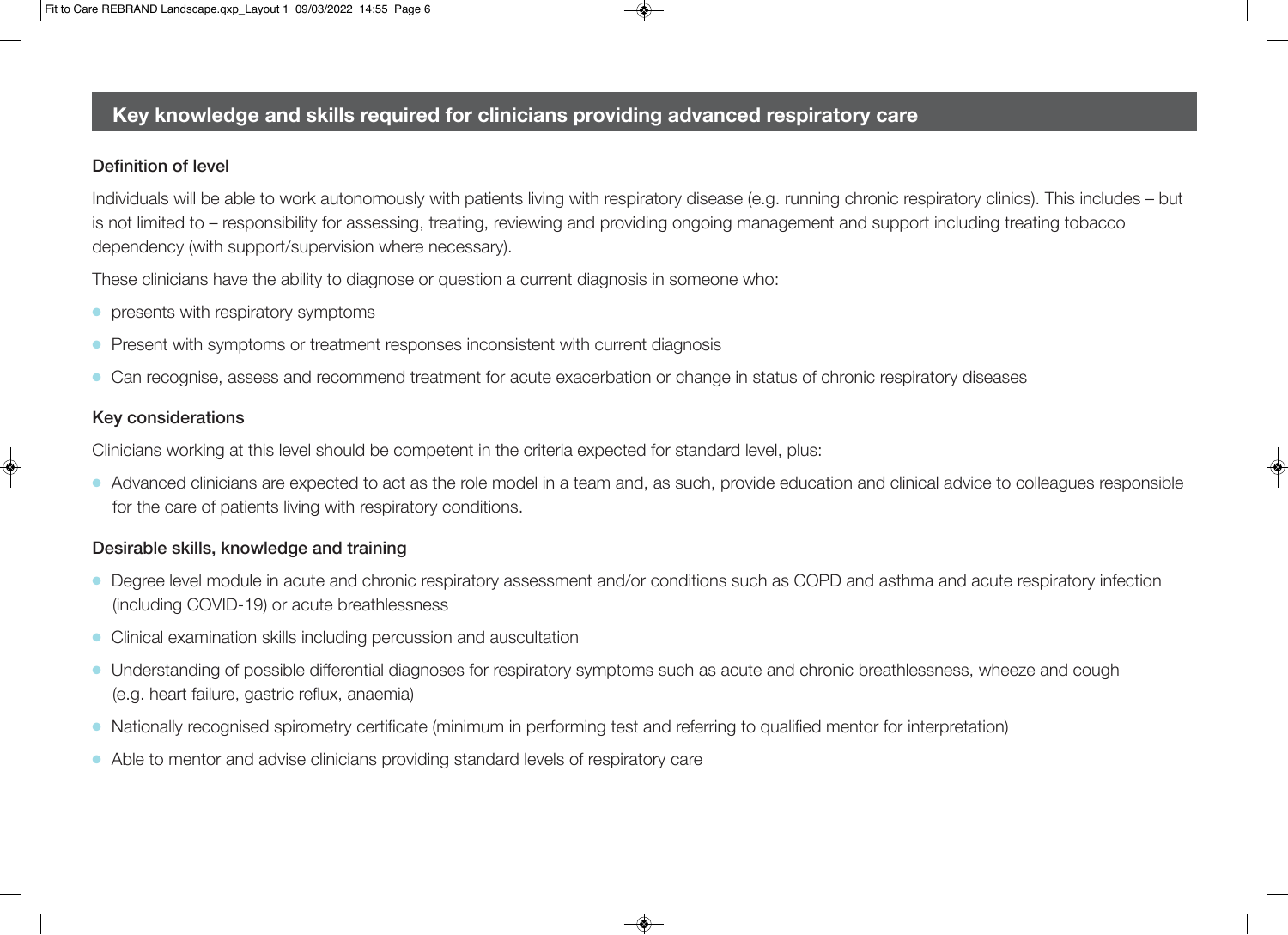# **Key knowledge and skills required for clinicians providing advanced respiratory care**

**All skills, knowledge and training required for standard level plus:**

# **Skills**

- Able to perform spirometry with reversibility testing correctly
- Making referrals for relevant investigations e.g. FBC, BNP and **CXR**
- Making referrals for pulmonary rehabilitation and respiratory specialist review e.g. recognises criteria for severe or difficult asthma
- Making referrals to appropriate mental health and social care professionals
- Able to formulate and review self-management plans with patients and their families/carers

### **Knowledge**

- Specialist knowledge and understanding of anatomy and physiology with regard to the cardiopulmonary system e.g. able to explain atrial fibrillation and impact of deconditioning on skeletal muscle
- Specialist knowledge and understanding of the pathophysiology of both common and less common respiratory conditions e.g. interstitial lung disease and bronchiectasis
- In-depth knowledge of evidence-based treatments for tobacco dependency/ to assist smoking cessation attempts
- Understands how to individualise pharmacological and non pharmacological options in asthma and COPD according to patient status
- Specialist knowledge and understanding of the psychosocial implications of respiratory disease and its impact on the person and their family and carers?

## **Training**

- Diploma level clinical skills module/s in respiratory assessment relevant to practice; asthma; COPD
- Completed NCSCT Training and Assessment Programme for Smoking Cessation and be on the NCSCT register of certified practitioners Level 2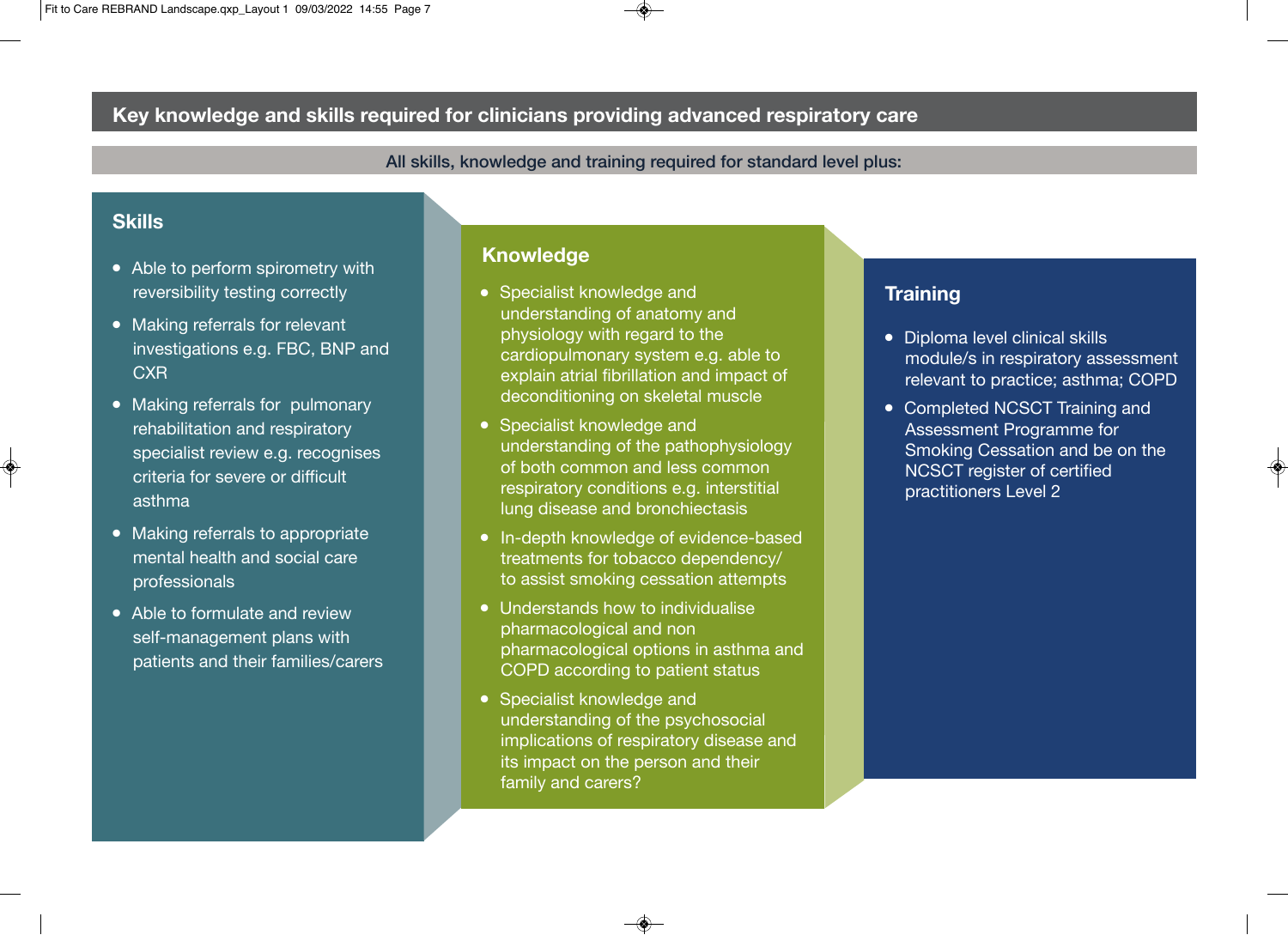# **Key knowledge and skills required for clinicians providing expert respiratory care**

#### **Definition of level**

For clinicians working at a high level with clinical complexity requiring extensive multifaceted intervention including those:

- **•** with worsening/progressive/poorly managed symptoms
- $\bullet$  living with co-morbidities/multiple diagnoses
- $\bullet$  requiring advanced care planning
- living with mental health conditions including but not limited to addiction and substance misuse
- requiring oxygen therapy, biologic medications, surgical interventions

#### **Key considerations**

Clinicians working at this level should be competent in the criteria expected for advanced level plus:

- Have good understanding of the identification and basic management of co-morbidities in patients living with respiratory disease?
- Demonstrate the ability to work with patients living with both respiratory disease and mental health conditions and liaise closely with members of the MDT to ensure high standards of care and exceptional communication between disciplines.
- Recognises the limitations of the practice scope or field and is able to refer for specialist opinion as appropriate?
- Provides shared care with hospital services

#### **Desirable skills, knowledge and training**

- Masters level module/s clinical assessment skills in respiratory assessment/asthma/COPD
- $\bullet$  Independent/non-medical prescribing qualification
- Leadership involvement in primary care networks, patient safety, clinical governance
- Understanding audits, risk stratification and quality improvement tools and strategy and their uses.
- Understands and critiques primary research in relevant fields
- Able to interpret tests (including blood, radiology and spirometry) in a clinical context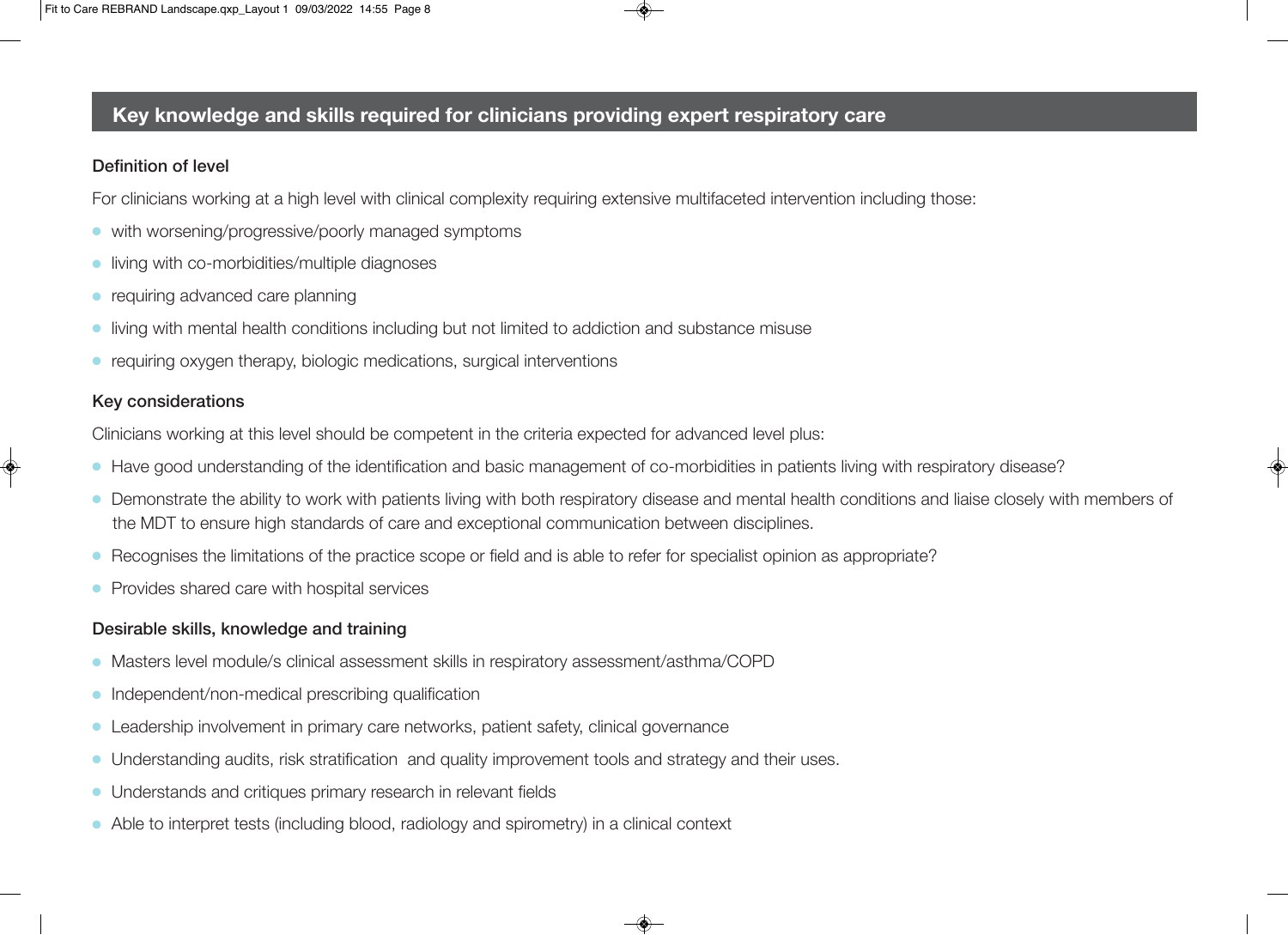# **Key knowledge and skills required for clinicians providing expert respiratory care**

**All skills, knowledge and training required for advanced level plus:**

## **Skills**

- Interpreter of investigation results including spirometry
- Prescriber
- $\bullet$  Recognises the limitations of the practice scope or field and is able to refer for specialist opinion as appropriate (for example echocardiography, cardiology, referral for consideration of surgery or biologics)?
- $\bullet$  Able to contribute to commissioning and service design / redesign projects
- Educator at practice or locality network level

#### **Knowledge**

- $\bullet$  Be able to consider differential diagnoses and investigate as such
- Be able to interpret results to lead to accurate diagnosis or appropriate trial of treatment
- In-depth knowledge of evidence-based pharmacological and nonpharmacological interventions
- Knowledge of appropriate referral pathways including urgent referral criteria

## **Training**

- MSc level or equivalent course in advanced assessment skills
- Relevant assessor course to enable teaching and mentoring of colleagues
- Leadership course and ongoing group or individual mentoring
- Quality improvement methodology and processes